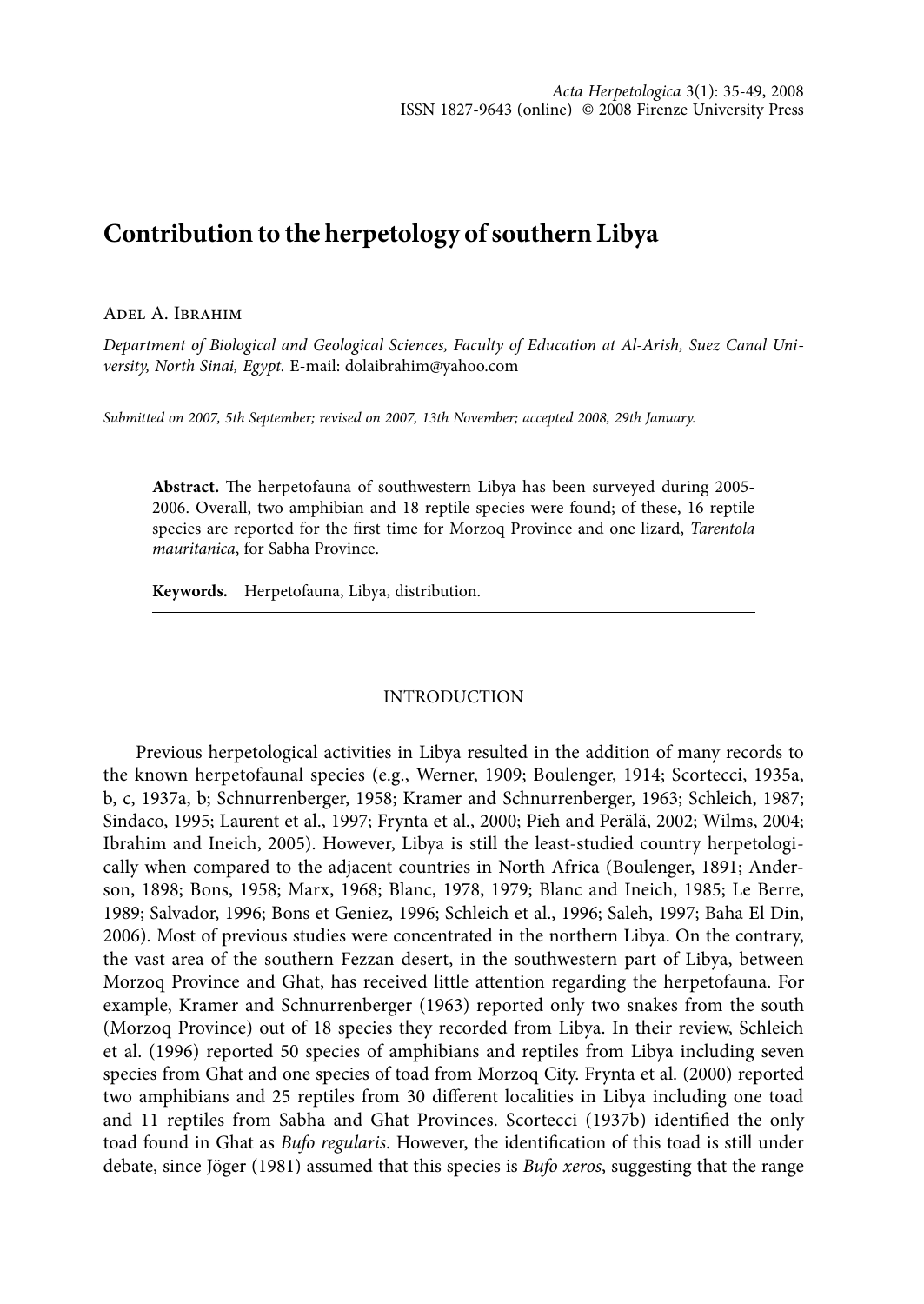of *B*. *regularis* extends farther south in Africa than the Ghat area. The aim of the present study was (1) to enhance knowledge of herpetology in Libya by surveying a large sector of unstudied areas in the western part of the south, and (2) to report on the occurrence and taxonomic status of the Ghat toad, *Bufo* sp.

## Materials and Methods

## *Study site*

The study was conducted in Sha'abeyyat Morzoq (Morzoq Province), Great Socialist People's Libyan Arab Jamahireyya. The study site covers an area of at least 20,000 km2 from Tmessah in the extreme east of the province to Tsawah, Wadi Otba in the extreme west, and from Taraghen southward to Al-Qatroun. Fig. 1 shows the map of Libya with study sites.

More than forty field trips were made in Morzoq Province from September 2005 through July 2006 (all seasons), covering 20 localities in at least 200 field hours. Some localities were visited as many as five times. Field trips were launched from Taraghen which was surveyed several times during a period of 10 months. Field trips were also made to Sabha City (Sabha Province) and Ghodwah between Taraghen and Sabha during this period. During 4-8 July 2006, a field excursion was made to Ghat in the extreme southwestern part of the country.



**Fig. 1.** Main study sites: 1) Tsawah; 2) Morzoq; 3) Taraghen; 4) Ghodwah; 5) Sabha City; 6) Om Al-Araneb; 7) Zowailah; 8) Majdoul; 9) Tmessah; 10) Al-Qatroun; 11) Ghat; 12) Al-Berkah.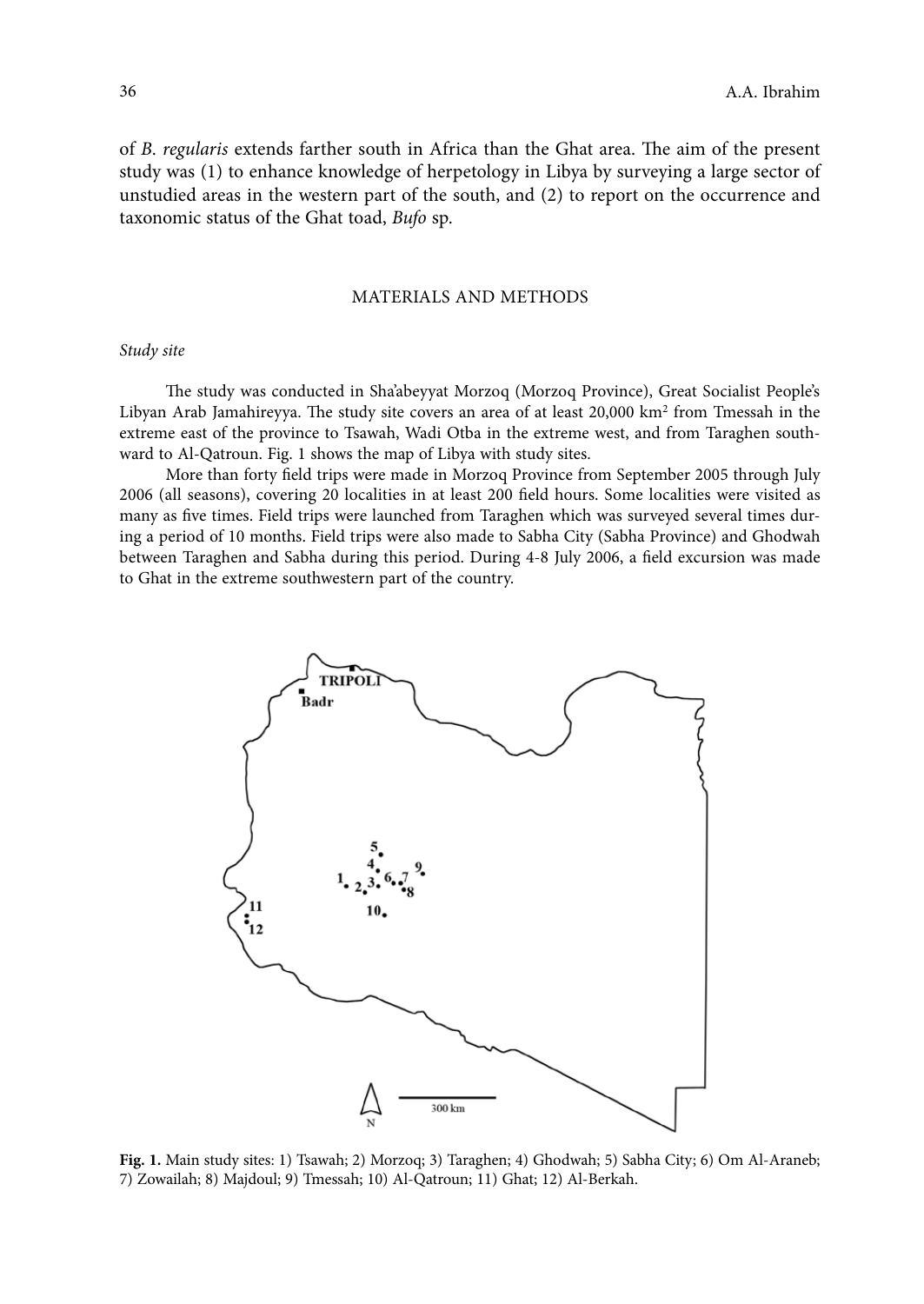Study sites were chosen to represent different reptile habitats including the sand dunes east of Taraghen village; sand steppes belonging to the great sand desert (Adhan Morzoq) south of Taraghen; gravel and red coarse sand areas (which make up a large part of the desert); green farms that occupy up to 28,000 ha in some areas (e.g., Om Al-Araneb and Zowailah) and the mountainous limestone plateaus such as Majdoul and sandy and rocky areas in the Ghat region. Urban settlements were checked for reptiles whenever possible. Surveys were made during the day and night. Range extension from previously known localities was calculated for animals by km as straight-line distances. Searches for amphibians were undertaken around water wells, on farms and in places known by local people to have frogs (e.g., in Ghat). Faunistic information on amphibians and reptiles is shown in Appendix 1.

#### *Field techniques*

To verify identifications, animals were collected by hand and with rubber bands. Other sampling techniques including turning rocks over and excavation of burrows were also used. Tracks of animal were considered positive indicators of their existence. A number of specimens were brought alive to the author by students and volunteers. Specimens were preserved in 10% formalin or 70% alcohol. Voucher specimens were deposited in the collection of the Faculty of Arts and Sciences, Sabha University at Taraghen (ZCT), in the Paris National Museum of Natural History (MNHN) and in Adel Ibrahim Collection (AIC). Ecological notes for each species were recorded whenever possible.

# **RESULTS**

Two amphibian species and 18 species of reptiles were recorded from southwestern Libya. Of these, 16 reptile species are reported for the first time for Morzoq Province and one lizard, *Tarentola mauritanica* for Sabha Province.

## SPECIES ACCOUNTS

# *Amphibia: Anura: Bufonidae*

Green toad, *Bufo viridis* Laurenti, 1768. This toad was found in cultivated fields, such as those in Om Al-Araneb that consist of thousands of cultivated acres of edible vegetables, fruits and animal fodder. Toads observed in these localities showed a color difference distinct from Morzoq area individuals. The former had brighter green spots on the back. Toads were generally active throughout the year except for cold days. No hibernation was noted in late autumn (November) and early winter (December). This species was recorded in Taraghen by Scortecci (1935a) and in Cyrenaica (Schleich et al., 1996), extending its range by at least 900 km to Taraghen.

Subdesert toad, *Bufo xeros* Tandy, Tandy, Keith and Duff-McKay, 1976. This toad was common in Ghat, found in pools and puddles on local farms at Tunin and nearby the water station at Al-Berkat. The toads had different colors, ranging between grayish brown,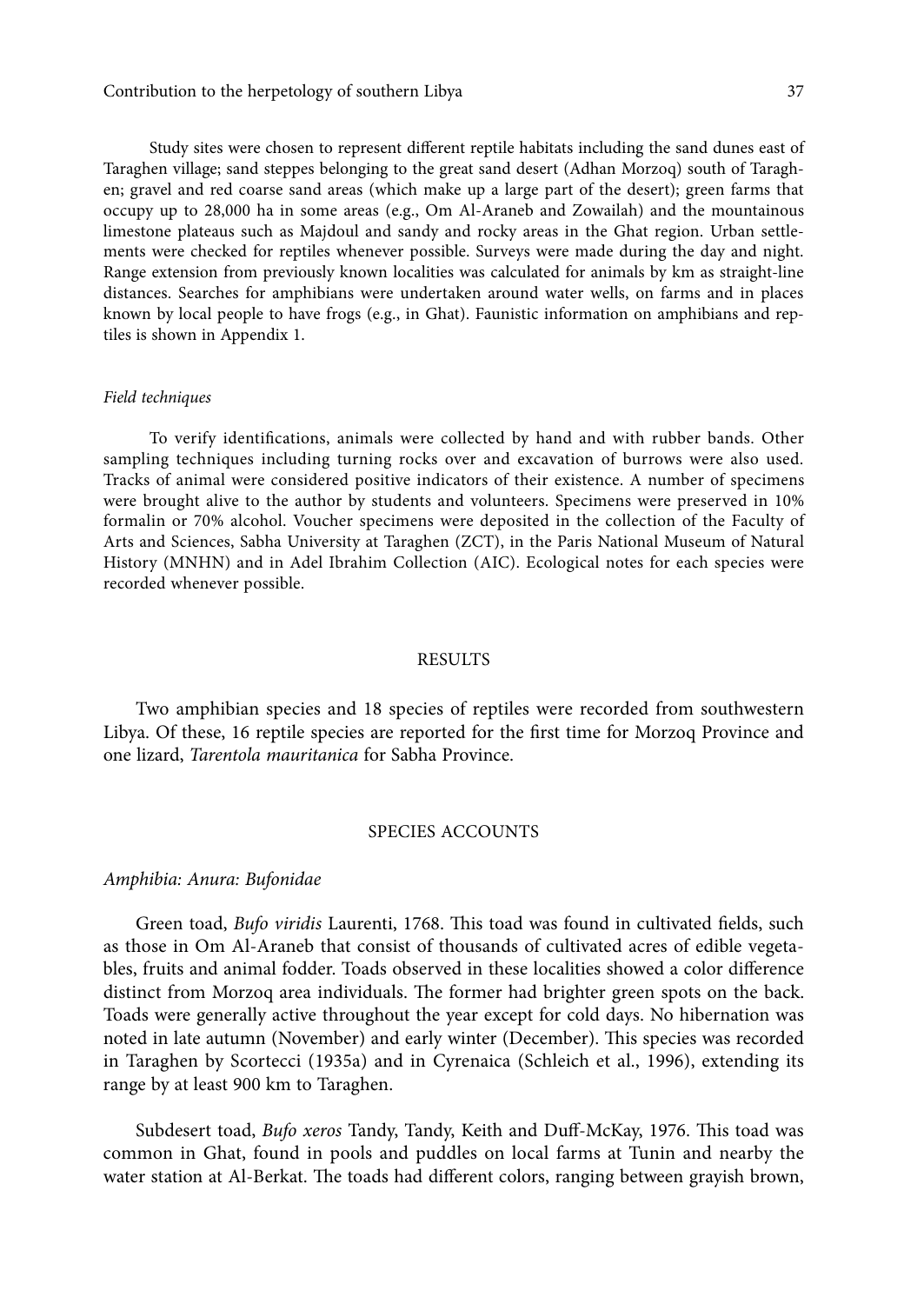olive and reddish with pairs of identical dark olive patches on the dorsum that were partially bordered with black. All individuals had a light colored- middorsal line. Tubercles with one or more sharp spines on the upper side of the body and creamy granular venter. The foot was slightly webbed, with well developed anterior and exterior metacarpal tubercles suitable for use in digging. Tadpoles of this species were olive brown spotted with black. Croaking was heard at a distance, thus the toads could be easily located. However, on some occasions, toads were found in swampy areas with dense vegetation within the farms which made them difficult to catch. Toads were commonly seen in highest density just after sunset. During the day, the toads concealed themselves under vegetation that covers most of the pool bottom, and in some cases, it reaches 30 cm above the pool bottom. In addition to their intensive night activity, tadpoles were observed swimming near surface during the day.

#### *Reptilia: Squamata: Sauria: Agamidae*

Bibron's agama, *Agama impalearis* Boettger, 1874. A single individual was observed on a big boulder in the Ghat area through binoculars. The followings characters were noted: upper side reddish brown, head, neck and shoulders with several groups of large spines, no gular pouch. Observation suggested that this individual was most likely *Agama impalearis*.

Bell's dab-lizard, *Uromastyx acanthinura* Merrem, 1820. This species was common in Morzoq Province, confirming its existence in South Libya (see Frynta et al., 2000). The species was observed all year around and several individuals were captured during spring and summer but released at the point of capture, including a pregnant female captured in Zowailah on 25 June 2006. The range of this species was extended by 700 km from Badr to Taraghen (Ibrahim and Ineich, 2005).

## *Gekkonidae*

Ragazzi's fan-footed gecko, *Ptyodactylus ragazzii* Anderson, 1889. This gecko was very common in Majdoul and Ghat. In Majdoul, it was observed in residential areas, on building walls, inside houses and around lights. In farms, it was encountered on old ruins and boulders around wells. It became active just before sunset so that several individuals were captured by day. In Ghat, this species was the most conspicuous gecko and encountered almost everywhere on building walls at Tunin, in Ghat New City and on recently constructed buildings. An isolated population inhabited the rest house complexes affiliated with Sabha University at Ghat. Lizards were commonly seen on the walls of buildings and occasionally inside the main entrances and climbing up the higher stories (up to 15 m high). This species was active from sunset to dawn but remained concealed during the day when the air temperature might exceed 40 °C during July. No other scansorial geckos were observed in these places. This gecko appears to be most active during summer. As many as 50 geckos could be counted during one hour of observation in Tunin. This gecko was recently reported from the Ghat area by Frynta et al. (2000), increasing its distributional record by 500 km to Majdoul.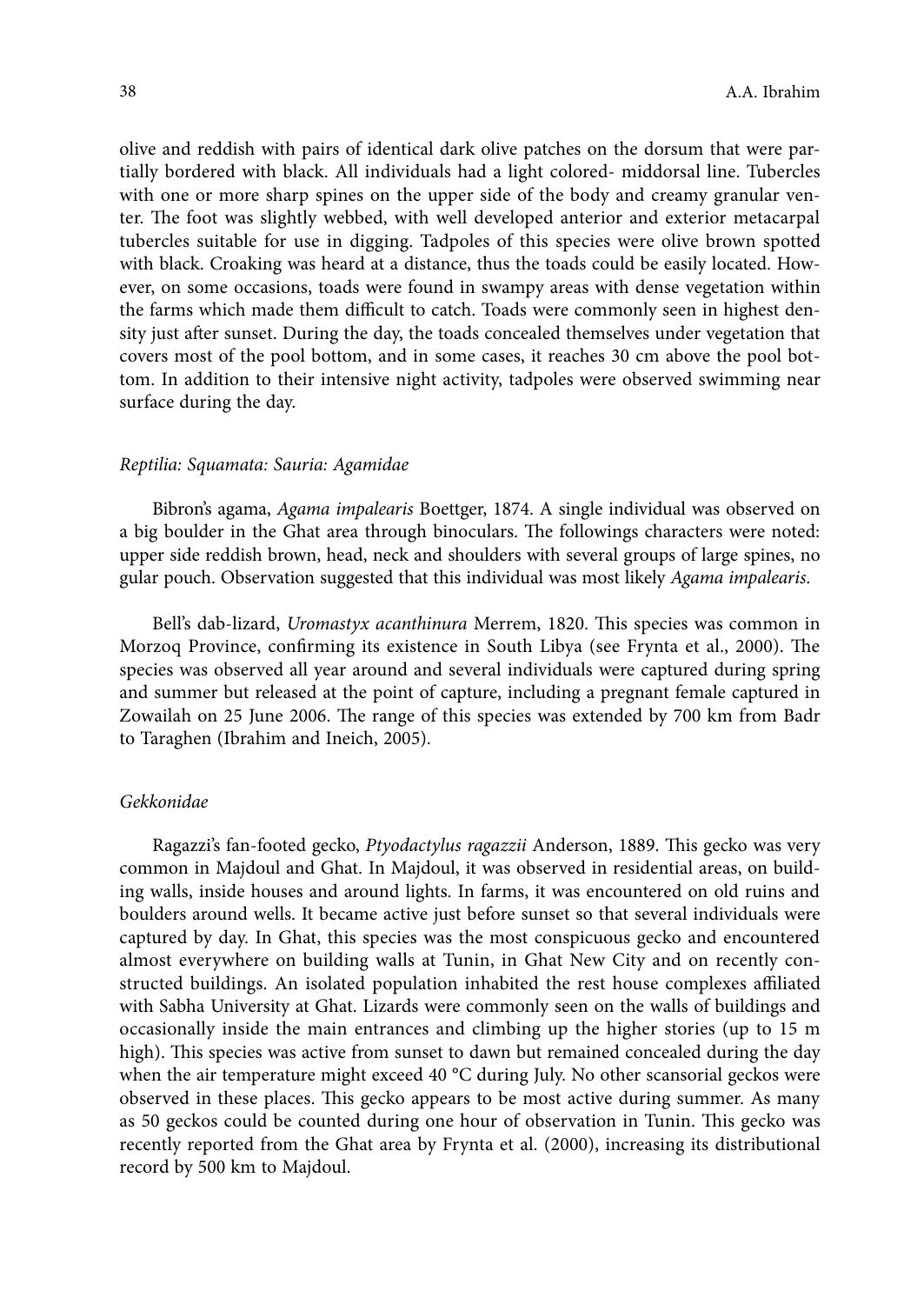Contribution to the herpetology of southern Libya 39

Petrie's gecko, *Stenodactylus petrii* Anderson, 1896. Geckos were only encountered in soft sandy areas. Apparently, these geckos commence their activity immediately after sunset. Presence of this gecko in Taraghen extended its range by 700 km from the Badr village (Ibrahim and Ineich, 2005) and by 900 km from Cyrenaica (Scortecci, 1935a).

Elegant gecko, *Stenodactylus sthenodactylus* (Lichtenstein, 1823). This was a common cursorial gecko, observed in coarse sand areas in several localities. On 14 May, a female deposited two white shelled eggs in captivity three days after capture. This gecko showed a wide distribution in both Morzoq and Sabha provinces which was increased by 1000 km from Cyrenaica to Tsawah (Calabresi, 1923; Zavattari, 1930; Scortecci, 1935a).

Moorish gecko, *Tarentola mauritanica* (Linnaeus, 1758). The species seemed to be uncommon in Morzoq Province, but more common in Sabha City where it was the only scansorial gecko, observed on walls, around lights, even in downtown especially during summer. This gecko was nocturnal, active from sunset to dawn. The distribution range was extended by about 800 km from the known localities in Cyrenaica (Zavattari, 1930; Frynta et. al., 2000).

Tripoli dwarf gecko, *Tropiocolotes tripolitanus* Peters, 1880. The gecko's local name is "Bu Kash-shash". This species was a very common cursorial gecko, found elsewhere in Morzoq Province on the surface of the sand, under rocks, bricks, tree logs, leaf litter and inside houses. A large number of specimens were observed but not collected. This gecko was frequent in the northern part (Werner, 1909; Zavattari, 1930; Frynta et al., 2000; Ibrahim and Ineich, 2005) extending the range by at least 700 km to Taraghen. In the south, it was recorded from Al-Fejaj (Frynta et al., 2000), extending its range by 250 km southeast to Tsawah.

## *Lacertidae*

Bosc's fringe-toed lizard, *Acanthodactylus boskianus* (Daudin, 1802). This species was observed on hard terrain with sparse vegetation. It was most active during morning hours between 09:00-11:00 hrs. This species was captured from northern sandy plains in Cyrenaica (Calabresi, 1923), Al-Khums (Frynta et al., 2000), and Badr (Ibrahim and Ineich, 2005). In the south, it was reported from Al-Fejaj (Frynta et al., 2000), increasing its distribution by 150 km eastward to Mosequeen.

Nidua lizard, *Acanthodactylus scutellatus* (Audouin, 1809). Individuals were sandy brown, reticulated with conspicuous white and black spots on dorsum; the tail resembles *A*. *longipes*, but the dorsal scales of tibia and femoral pores (Baha El-Din, 1994) follow the typical pattern for *scutellatus*. Only a few lizards were observed during winter and spring, thus it may be active all year around. In Badr village, it was also active in sunny days in winter (Ibrahim and Ineich, 2005). This species was reported from Cyrenaica (Werner, 1909; Calabresi, 1923; Zavattari, 1930) increasing its distribution by 950 km to Morzoq.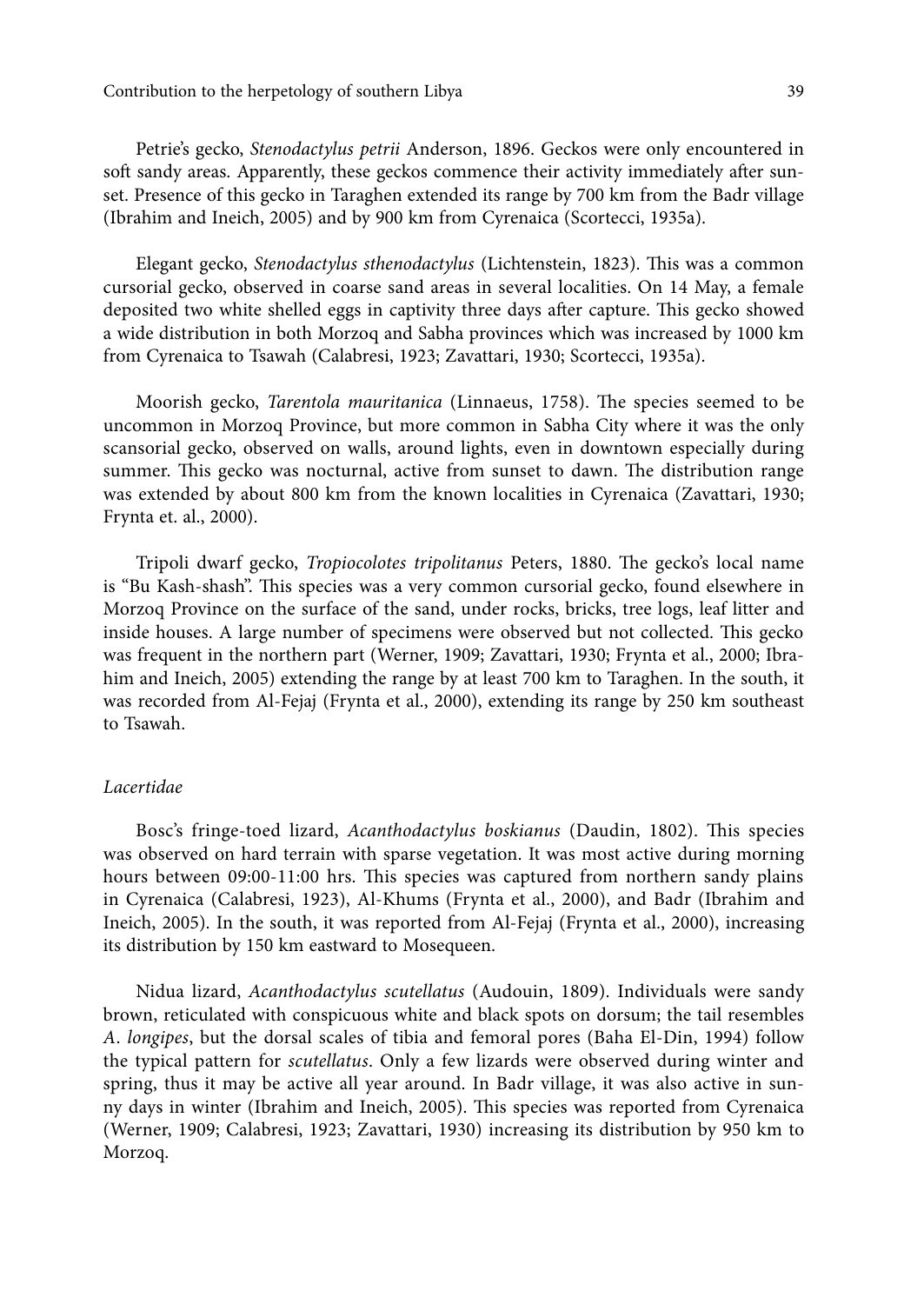Red-spotted desert-racer*, Mesalina rubropunctata* (Lichtenstein, 1823). A single individual of this species was collected. This lizard was reported from Ghat (Schleich et al., 1996) and in Sinawin at the extreme northwest of Libya (Frynta et al., 2000), extending its range by 550 and 700 km respectively to Zowailah.

## *Scincidae*

Ocellated skink, *Chalcides ocellatus ocellatus* (Forskål, 1775). This skink was found on farms and in green areas around houses. The known distributional range of *C*. *ocellatus* was increased by 900 km from Cyrenaica to Taraghen (Calabresi, 1923; Zavattari, 1930).

Sand fish, *Scincus scincus scincus* (Linnaeus, 1758). Five specimens of these lizards were captured by pit-fall traps from sand dunes in Morzoq province, recording a range extension of 700 km from Badr to Tsawah (Ibrahim and Ineich, 2005).

## *Varanidae*

Desert monitor, *Varanus griseus griseus* (Daudin, 1803). Although its conspicuous tracks were often observed in Taraghen and its surrounding sand dunes, only one young individual was captured. This species was previously reported from the extreme northeast (Zavattari, 1930) and northwest (Ibrahim and Ineich, 2005) of Libya, recording an extension of 900 and 700 km respectively to Taraghen.

## *Colubridae*

Moila snake, *Malpolon moilensis* (Reuss, 1834). An adult female was captured in an old abandoned building at Tsawah. This record fills a big gap of the distribution of this snake in the Libyan Saharan. The range was extended by 750 km southward from Tripoli and 1,000 km westward from Kufra (Kramer and Schnurrenberger, 1963).

Schokari Sand Snake, *Psammophis schokari schokari* (Forskål, 1775). This snake was encountered in sandy areas elsewhere in Morzoq province and in Ghodwah. It was also captured from cultivated fields. This snake was active throughout the year. *P*. *schokari* was previously recorded in Zowailah, Tmessah, and Morzoq (Kramer and Schnurrenberger, 1963) and in Cyrenaica (Calabresi, 1923) extending its range by 950 km from Morzoq.

Clifford's snake, *Spalerosophis diadema cliffordi* (Schlegel, 1837). Ten individuals were collected from nine localities in Morzoq Province. Of these, six snakes were captured in late autumn (November) and winter (December and January). Thus, it seemed active all year around. Young individuals first appeared in April and May. In the south, this snake was reported from Zowailah (Loveridge, 1940), Tmessah (Schnurrenberger, 1958) and from Gabroon (Frynta et al., 2000).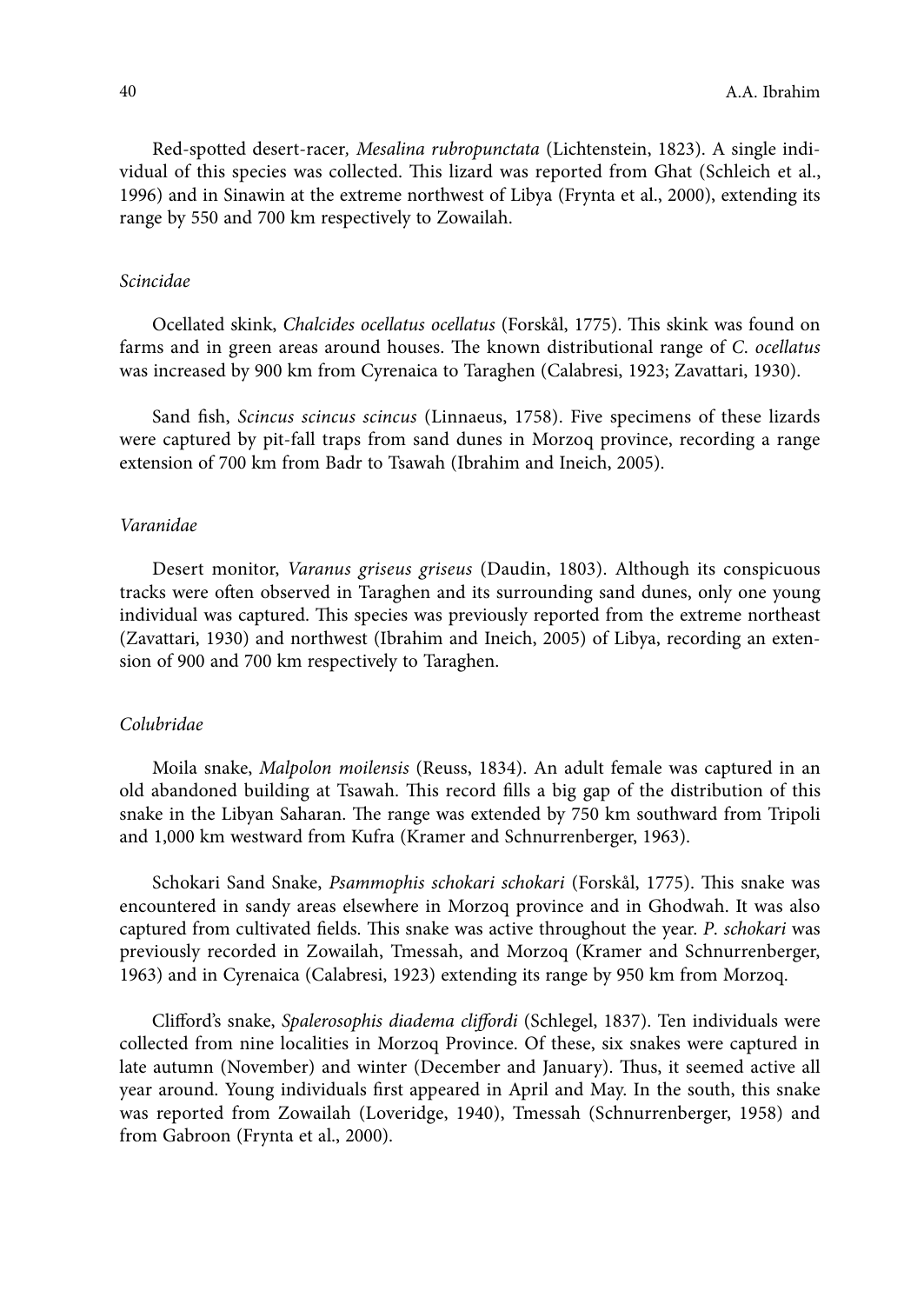## *Viperidae*

Horned viper, *Cerastes cerastes cerastes* (Linnaeus, 1758). This was a well-known snake in the south Libyan Desert. Eight individuals were caught. Among these, six individuals were captured in December. All vipers were reddish brown with distinct dorsal patterns and had full horns except for a juvenile from Majdoul which possessed two rudimentary horns. Frynta et al. (2000) reported two almost hornless vipers with no dorsal pattern from Al-Awaynat, 400 km southwest Sabha. The distribution range of this snake was increased from Al-Awaynat by 450 km to Majdoul and by 900 km from Benghazi (Calabresi, 1923) to Haj Hjeel.

Avicenna's viper, *Cerastes vipera* (Linnaeus, 1758). Two individuals were captured in sandy areas. The distributional record of this viper is increased by 750 km from Badr southward to Zowailah (Ibrahim and Ineich, 2005) and 700 km from the Ghat area (Scortecci, 1939).

#### Discussion

All reptiles collected from Morzoq Province during this study are reported for the first time except for two snakes, *Psammophis schokari* and *Spalerosophis diadema* (Kramer and Schnurrenberger, 1963). The reason that little attention has been paid to this area is probably due to inaccessibility and lack of logistic facilities that do not encourage researchers to work or to stay long in the area. In addition, the ambient temperature is high throughout most of the year, except for a few weeks in winter. Most of herpetological exploration to this country has been conducted in the north rather than in the south (see Boulenger, 1914; Zavattari, 1922, 1929; Calabresi, 1923; Scortecci, 1939; Schnurrenberger, 1959; Schleich, 1984, 1989; Frynta et al., 2000; Ibrahim and Ineich, 2005). The few visits that researchers have made in the far south in the country have been to well-known areas, such as the Al-Kufrah oasis in the southeast (e.g., Peters in Rohlfs, 1881; Vinciguerra, 1930; Scortecci, 1935c); Ghat (a tourist destination in the far western south) and to the cities of Morzoq and Sabha which were former regional capitals (see Scortecci, 1935a, 1937a; Frynta et al., 2000).

This study confirms the occurrence of *Bufo xeros* in the Ghat area which is now the only locality known for the species in Libya. Scortecci (1937b) found *B*. *xeros* in great numbers hunting around wells, springs and puddles, but at that time, the species was undescribed. Two other frogs were reported from the Ghat area, *Dicroglossus occipitalis* from Tunin and *Rana saharica* from Oasis Tin Al-Kun (Scortecci, 1937a). Intensive searches in these areas revealed a complete absence of these frogs probably because of the massive environmental changes in the area. The springs and puddles mentioned by Scortecci have dried up. It was reported that *Dicroglossus occipitalis* had been introduced to the area to control mosquitoes. However, there are a number of farms in Tunin each with a man-made pool in which toads (*B*. *xeros*) are encountered. Similarly, Al-Berkah (Arabic proper), which means "puddle", has also been changed as springs and puddles are no longer found, but toads were observed at the water station and on one farm. Most of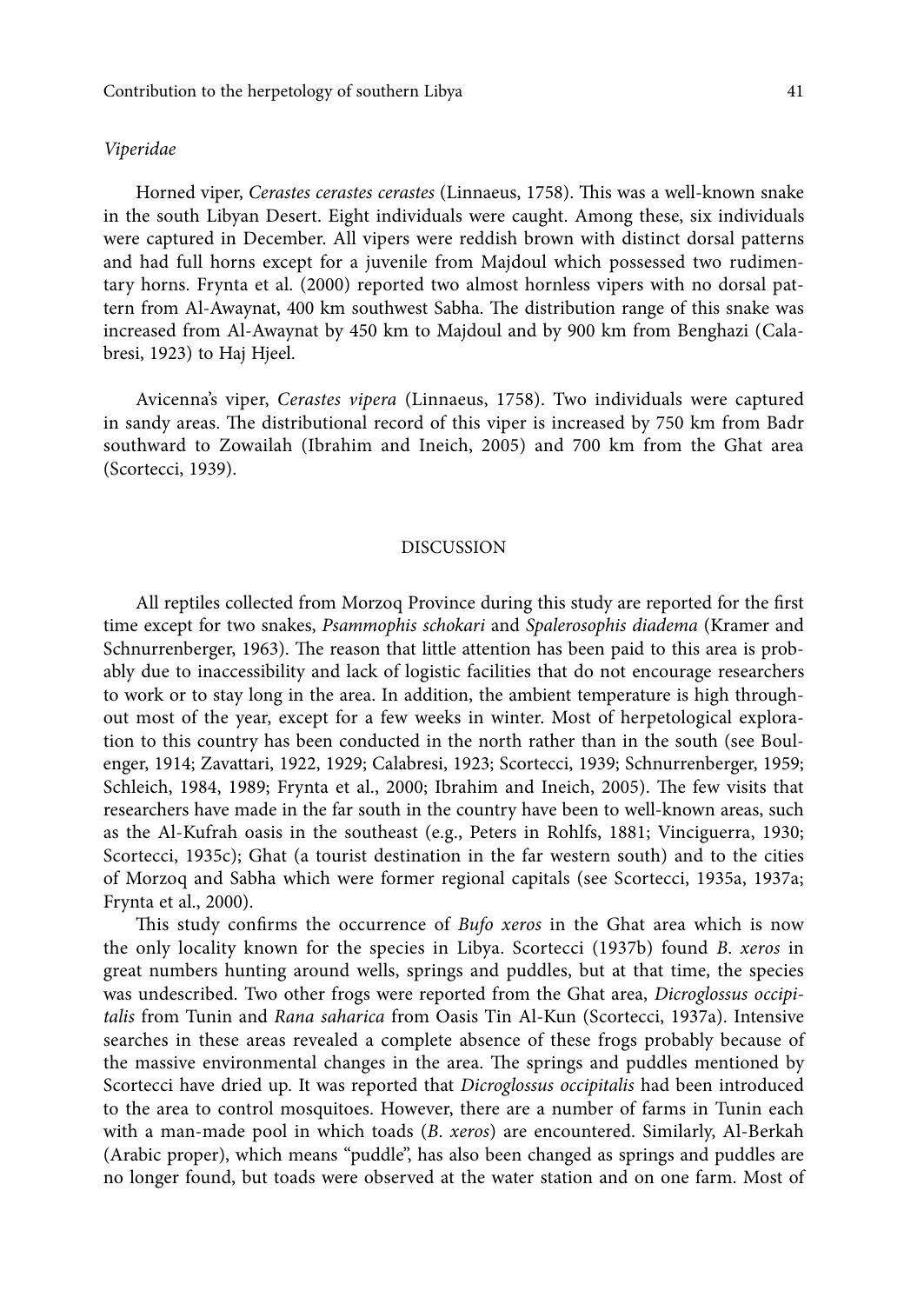the species recorded in Morzoq Province were active during the winter except on cold days in contrast to the behavior of the same species in northern Libya. For example, the horned vipers and sand vipers that were active in December and January in the south (this study) do not appear in the northwest corner of Libya during winter and start their activity in spring (Ibrahim and Ineich, 2005). Schnurrenberger (1959) observed that these vipers were also active in winter and hibernated in January and February except on warm days which could be explained as a function of air temperature. Coastal areas of Libya have a typical Mediterranean climate, and average temperatures ranging from about 30 °C to 8 °C. The south, on the other hand, experiences desert-type climates with summer temperatures soaring over 50 °C and with below-zero nights. In Morzoq and Sabha Provinces, air temperature is generally high most of the year months; winters are mild, with air temperatures ranging from 4 °C to 35 °C.

The record of a single specimen of *Mesalina rubropunctata* in Zowailah increased the distribution of this lizard largely from previously known records within the country. The rarity of this species in the Libyan Desert was evident in this study. This is in agreement with Schleich et al. (1996) who reported that the population density of this species was very low in Libya. Frynta et al. (2000) reported on a single specimen from Sinawan. Likewise, Ibrahim and Ineich (2005) reported an additional specimen from Badr during April. In Egypt, this lizard exhibited low encounter rate in the Sinai desert, in contrast with other lacertid species (Adel Ibrahim, unpubl. data). It is believed that activity of this lizard depends – in particular – on the intensity of insolation (Schleich et al., 1996). In Israel, it emerges in some special weather conditions (Y. Werner, pers. comm.).

The distribution of many species has been greatly affected by the habitat types in the southern Libyan Sahara. The sand dune community includes *Acanthodactylus scutellatus*, *Chalcides ocellatus, Cerastes vipera, Scincus scincus*, *Stenodactylus petrii* and *Varanus griseus,* while in firm sand biotope, *Acanthodactylus boskianus*, *Cerastes cerastes*, *Mesalina rubropunctata, Stenodactylus sthenodactylus* and *Tropiocolotes tripolitanus* are found. Old buildings in Tunin usually had a high density of *Ptyodactylus ragazzii*. This gecko moved to the Ghat new town with modern rural houses as well as newly established buildings near town, showing a good colonization ability. The prevalence of *P*. *ragazzii* in Ghat and Majdoul is possibly related to the mountainous nature of these locations which may also explain why no scansorial geckos occur in Taraghen which is not surrounded by any kind of hills or mountains. Moreover, the nearest rocky area to Taraghen is about 100 km apart.

In addition to their presence in sandy localities, *Psammophis schokari* and *Spalerosophis diadema* were encountered on cultivated farms. The occurrence of these species in green fields was previously reported in Sinai (Ghobashi et al., 1990) and in the Suez Canal area (Adel Ibrahim, unpubl. data). The availability of food such as frogs, rats and even lizards may attract snakes to these places.

## **ACKNOWLEDGEMENTS**

Special thanks and appreciation are due to Mr. Abid Ahmad Abid, Vice Dean of Faculty of Arts and Sciences at Taraghen for his continuous assistance and support without which this work would not have been accomplished. I am also grateful to Mr. Mahdy Bakkoury for field assistance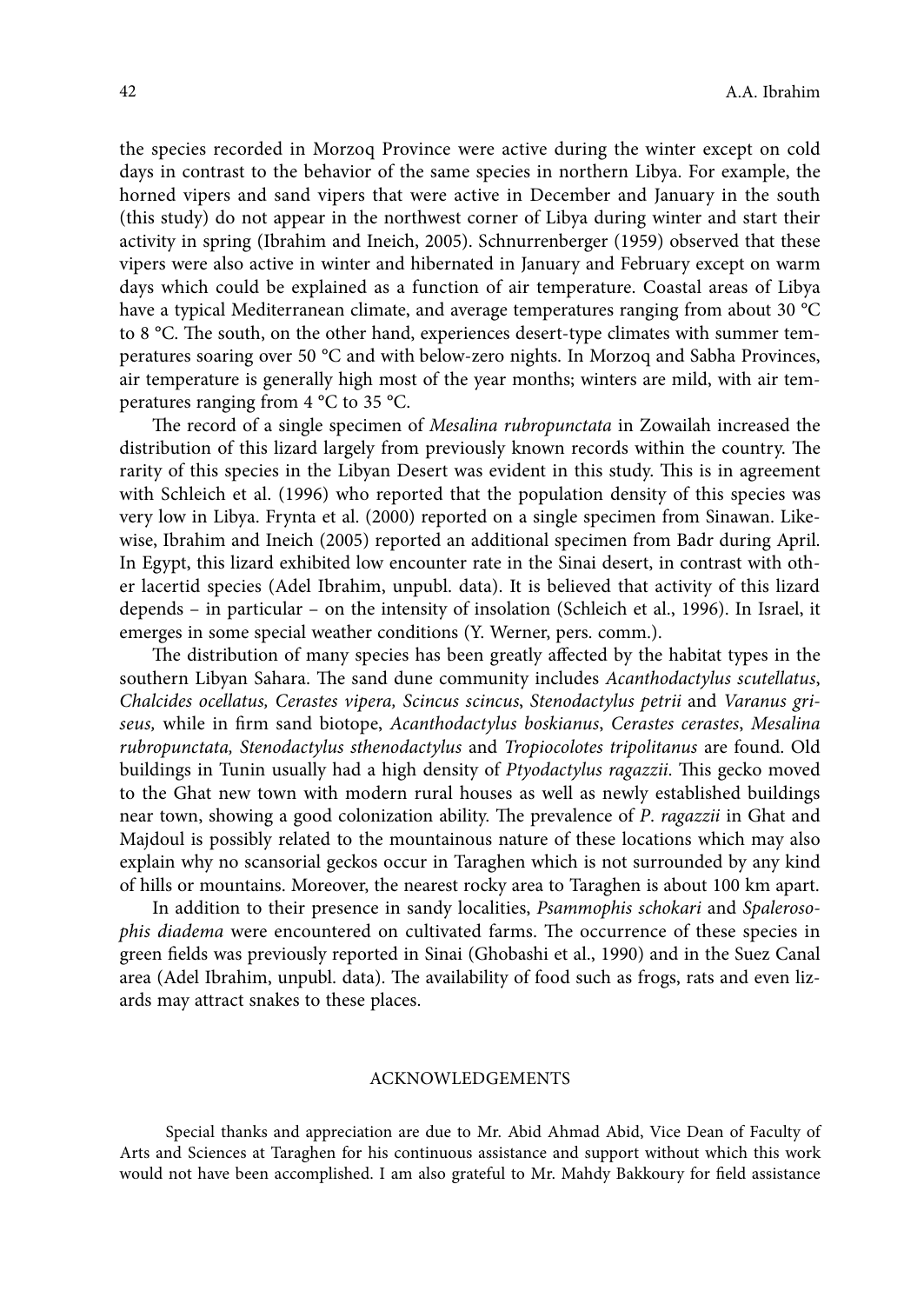and for the freshmen students of the same school at Taraghen, especially, Amal Sowaileh, Haleema Omran, Rabeea Anna'as, Jomaa Al-Mahdi, and Abulqassem Ibrahim for providing and preserving specimens. I thank Dr. Annemarie Ohler for identification of *Bufo xeros* and Dr. Ivan Ineich for the verification of the identification of some reptiles.

# **REFERENCES**

Anderson, J. (1898): Zoology of Egypt. 1. Reptilia and Batrachia. Quaritch, London.

- Baha El Din, S.M. (1994): A contribution to the herpetology of Sinai. Brit. Herp. Soc. Bull. **48**: 18-27.
- Baha El Din, S.M. (2006): A guide to the Reptiles and Amphibians of Egypt. The American University in Cairo Press.
- Blanc, C.P. (1978): Notes sur les reptiles de Tunisie. I. Contribution à l'étude des genres *Ophisops* Mén, 1832 et *Psammodromus* Fitz., 1826 (Reptilia: Lacertidae). Bull. Soc. Zool. France **103**: 143-154.
- Blanc, C.P. (1979): Observations sur *lacerta hispanica* et *L*. *lepida* en Tunisie. Bull. Soc. Zool. France **103**: 504-506.
- Blanc, M., Ineich, I. (1985): Etude sur les acanthodactyles de Tunisie. VII. Les acanthodactyles de l'extrème-sud Tunisien. Amphibia-Reptilia **6**: 45-52.
- Bons, J. (1958): Contributions a l'étude de l'herpetofaune marocaine (Reptiles de la region d'Ifrane). Bull. Soc. Sci. Nat. Phys. Maroc **38**: 37-75.
- Bons, J., Geniez, P. (1996): Amphibiens et Reptiles du Maroc (Sahara Occidental compris). Atlas biogTéographique. Asociatión Herpetologica Espaňola, Barcelona.
- Boulenger, G.A. (1891): Catalogue of the Reptiles and Batrachians of the Barbary (Morocco, Algeria, Tunisia), based chiefly upon the notes and collections made 1880-1884 by M. Fernand Lataste. Trans. Zool. Soc. **13**: 93-164.
- Boulenger, G.A. (1914): Contributo allo studio della fauna libica. Materiali raccolti nelle zone di Misurata e Homs, 1912-13, dal dott. Alfredo Andreini, capitano medico. Rettili e Batraci. Ann. Mus. Stor. Nat. Genova **6**: 79-80.
- Calabresi, E. (1923): Missione zoologica del Dr. E. Festa in Cirenaica. Boll. Mus. Zool. Anat. Comp. Univ. Torino **38**: 1-28.
- Frynta, D., Kratochvíl, L., Moravec, J., Benda, P., Dandova, R., Kaftan, M., Klosová, K. , Mikulová, P. , Nová, P., Schwarzová, L. (2000): Amphibians and reptiles recently recorded in Libya. Acta Soc. Zool. Bohem. **64**: 17-26.
- Ghobashi, A., Abu Egla, M., Tantawy, H., Ibrahim, A. (1990): Herpetofaunal survey of Al-Arish area (North Sinai), with special reference to their habitat and seasonal distribution. Proc. Zool. Soc. A. R. Egypt **21**: 273-290.
- Ibrahim, A., Ineich, I. (2005): Additional records to the herpetofauna of Nalut Province, Libya. Afr. Herp. News **38**: 2-9.
- Jöger, U. (1981): Zur Herpetofaunistik Westafrikas. Bonn. Zool. Beitr. **32**: 297-340.
- Kramer, E., Schnurrenberger, H. (1963): Systematik, Verbreitung und Ökologie der libyschen Schlangen. Rev. Suisse Zool. **70**: 453-568.
- Laurent, L., Bradai, M.N., Hadoud, D.A., Gomati, H.M. (1997): Assessment of sea turtle nesting activity in Libya. Mar. Turt. Newsl. **76**: 2-6.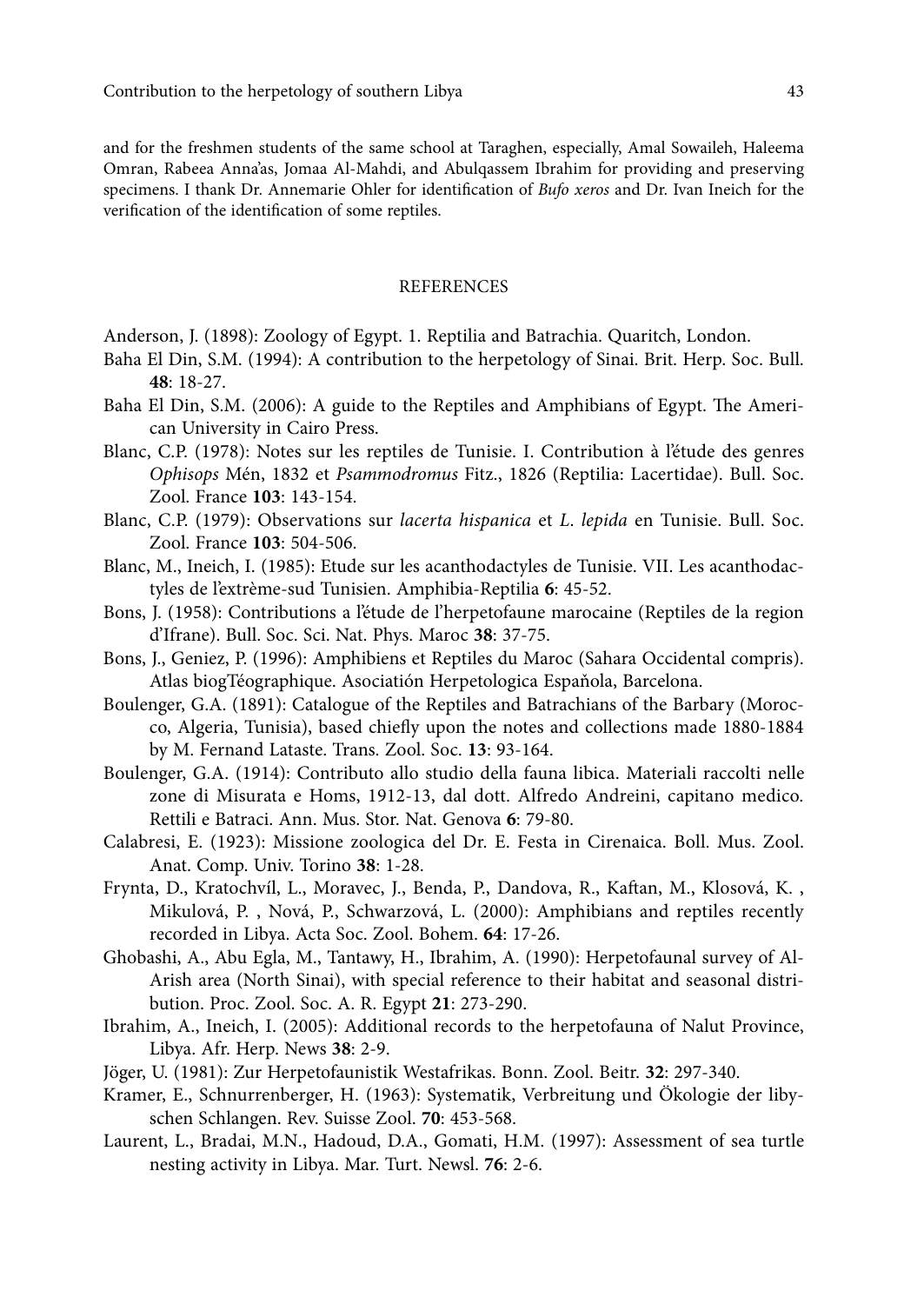- Le Berre, M. (1989): Faune du Sahara. Raymond Chabaud-Lechevalier, Paris.
- Loveridge, A. (1940): Revision of the African snakes of the Genera *Dromophis* and *Psammophis*. Bull. Mus. Comp. Zool. **79**: 1-69.
- Marx, H. (1968): Checklist of the reptiles and amphibians of Egypt. U.S. Naval Medical Research Unit No. 3, Cairo.
- Peters, W. C. H. (1881): Amphibien der Expedition nach Kufra. In: Rohlfs, G., Ed, Reise von Tripolis nach der Oase Kufra, p. 365-369. Ausgeführt im auftrage der Afrikanischen Gesellschaft in Deutschland, Leipzig.
- Pieh, A., Perälä, J. (2002): Variabilität von *Testudo graeca* Linnaeus, 1758 im östlichen Nordafrika mit Beschreibung eines neuen Taxons von Cyrenaika (Nordostlibyen). Herpetozoa **15**: 3-28.
- Saleh, M.A. (1997): Amphibians and Reptiles of Egypt. Publ. Nat. Biodiv. Unit No. 6. Cairo.
- Salvador, A. (1996): Amphibians of Northwest Africa. Smithsonian Herpetol. Info. Ser. **109**: 1-41.
- Schleich, H. (1984): Merkmalsausbildungen an Landschildkroten in Nordost Libyen (Testudines: Testudinidae). Herpetozoa **1**: 97-108.
- Schleich, H. (1987): Contribution to the herpetology of Kouf national park and adjacent area. Spinixia **10**: 37-80.
- Schleich, H. (1989): Merkmalsausbildungen am Landschildkröten in Nordost-Libyen (Testudines: Testudinidae). Herpetozoa **1**: 97-108.
- Schleich, H., Kästle, W., Kabisch, K. (1996): Amphibians and Reptiles of North Africa. Koeltz Sci. Publ., Koenigstein, Germany.
- Schnurrenberger, H. (1958): Aquantiel levende *Psammophis schokari* in Fezzan. Lacerta **16**: 70.
- Schnurrenberger, H. (1959): Observations on behaviour in two Libyan species of viperine snakes. Herpetologica **15**: 70-72.
- Scortecci, G. (1935a): Cenni sui risultati di una campagna di ricerche zoologiche nel Fezzan. Natura Milano **25**: 93-103.
- Scortecci, G. (1935b): Rettili raccolti nel Deserto Libico dalla missione Desio della Reale Academia d'Italia. Atti Soc. ital. Sci. Nat. Mus. Civ. Stor. Nat. Milano **74**: 185-190.
- Scortecci, G. (1935c): Rettilli raccolti nel Deserto Libico dal Prof. Lodovico di Caporiacco. Atti Soc. ital. Sci. Nat. Mus. Civ. Stor. Nat. Milano **75**: 105-192.
- Scortecci, G. (1937a): Relazione preliminare di un viaggio nel Fezzan sud orientale e sui Tassili. Atti Soc. ital. Sci. Nat. **76**: 105-194.
- Scortecci, G. (1937b): Il Sahara Italiano. 1. Il Fezzan e Oasi di Gat. La fauna del Fezzan. R. Soc. Geogr. Italiana Roma **15**: 211-239.
- Scortecci, G. (1939): Gli ofidi velenosi dell'Africa Italiana. Istituto Sieroterapeutico Milanese. Milano.
- Sindaco, R. (1995): Addition to the herpetofauna of Libya: *Scincopus fasciatus* (Peters, 1864) (Reptilia: Scincidae). Boll. Mus. Reg. Sci. Nat. Torino **13**: 117-122.
- Vinciguerra, D. (1930): Spedizione scientifica all'Oasi di Cufra. Ann. Mus. Civ. Stor. Nat. Genova **55**: 248-258.
- Werner, F. (1909): Reptilien, Batrachier und Fische von Tripolis und Barka. Zool. J. Abt. Syst. Geogr. Biol. **27**: 595-646.
- Wilms, T. (2004): Dornschwanzagamen: Lebensweise, Pflege und Zucht. Herpeton, Offenbach.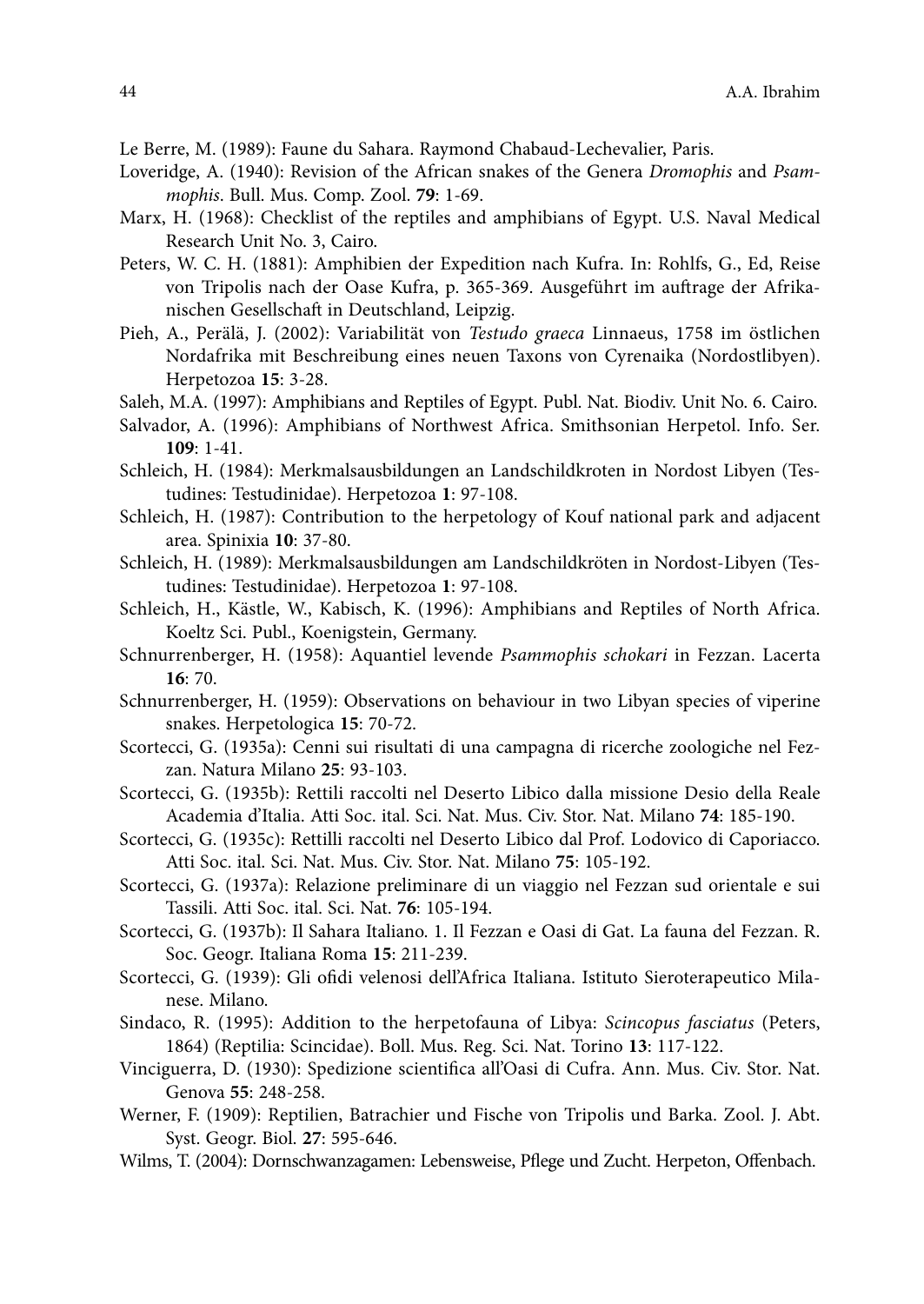- Zavattari, E. (1922): Vertebrati di Cirenaica raccolti dal Gen. Med. Prof. Francesco Testi. Atti. Soc. Nat. Modena **6**: 13-22.
- Zavattari, E. (1929): Anfibi e Rettili della Cirenaica raccolti. Not. Econ. Cirenaica. Governo della Cirenaica. Camera di Commercio. **5/6**: 86-88.
- Zavattari, E. (1930): Erpetologia della Cirenaica. Arch. Zool. Ital. Torino **14**: 253-289.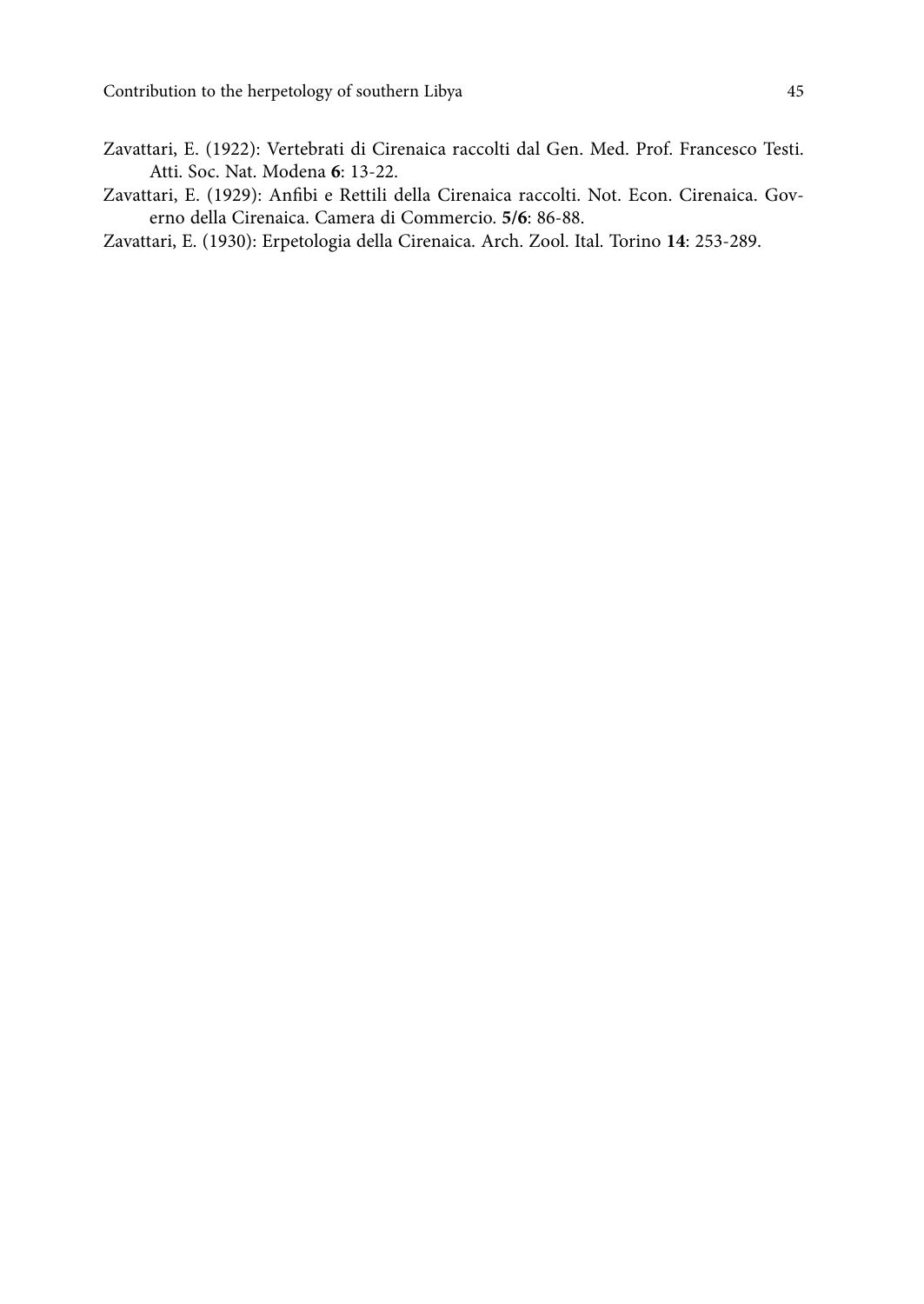| Species name                 | $\mathbf{a}$ | Paris; ZCT= Zoological Collection at Taraghen; AIC= Adel Ibrahim Collection, Egypt<br>Locality | Date                       | Gazetteer of south Libyan locations                      | Voucher specimens   |
|------------------------------|--------------|------------------------------------------------------------------------------------------------|----------------------------|----------------------------------------------------------|---------------------|
|                              |              |                                                                                                |                            |                                                          |                     |
| Bufo viridis                 |              | Taraghen, university dormitory                                                                 | 22 November 2005           | 25° 55' 45"N, 14° 26' 33"E                               | ZCT 2005.5-8        |
|                              |              | Taraghen, agriculture project                                                                  | 1 May 2006                 | 25° 56' 13"N, 14° 28' 40"E                               | ZCT 2006.43         |
|                              |              | Morzoq                                                                                         | 24 November 2005           | 25° 55' 24"N, 13° 54' 59"E                               | ZCT 2005.9          |
|                              |              | Om Al-Araneb                                                                                   | 17 December 2005           | 26° 08' 02"N, 14° 44' 06"E                               | ZCT 2005.21-23      |
|                              |              | Om Al-Araneb                                                                                   | 28 December 2005           | 26° 08' 02"N, 14° 44' 06"E                               | ZCT 2005.37-40      |
|                              |              | Om Al-Araneb                                                                                   | 24 March 2006              | 26° 08' 02"N, 14° 44' 06"E                               | ZCT 2006.24         |
|                              |              | Om Al-Araneb                                                                                   | 6 June 2006                | 26° 08' 02"N, 14° 44' 06"E                               | ZCT 2006.68         |
| Bufo xeros                   |              | Al-Berkah, 8 km southeast Ghat<br>Tunin district, Ghat                                         | 4 July 2006<br>5 July 2006 | 24° 52' 11"N, 10" 10' 26"E<br>24° 58' 03"N, 10" 10' 22"E | MNHN 2006.2533-2535 |
| Agama impalearis             |              | 2 km from the City of Ghat                                                                     | 6 July 2006                | 24° 58' 07"N, 10" 10' 05"E                               | ZCT 2006.73         |
| Uromastyx acanthinura        |              | Majdoul                                                                                        | 21 December 2005           | 25° 55' 37"N, 15° 07' 20"E                               | ZCT 2005.31         |
|                              |              | Tmessah                                                                                        | 29 April 2006              | 26° 23' 20"N, 15° 47' 48"E                               | AIC 2006.1550       |
|                              |              | Zowailah                                                                                       | 25 June 2006               | 26° 10' 55"N, 15° 06' 52"E                               | ZCT 2006.70         |
| Ptyodactylus ragazzii        |              | Majdoul                                                                                        | 7 May 2006                 | 5° 55' 37"N, 15° 07' 20"E                                | ZCT 2006.47-48      |
|                              |              | Majdoul                                                                                        | 3 June 2006                | 5° 55' 37"N, 15° 07' 20"E                                | AIC 2006.1573       |
|                              |              | Zowailah                                                                                       | 23 May 2006                | 26° 10' 55"N, 15° 06' 52"E                               | ZCT 2006.63-64      |
|                              |              | Zowailah                                                                                       | 18 June 2006               | 26° 10' 55"N, 15° 06' 52"E                               | ZCT 2006.69         |
|                              |              | Ghat                                                                                           | 4 July 2006                | 24° 58' 07"N, 10° 10' 05"E                               | ZCT 2006.72         |
| Stenodactylus petrii         |              | 10 km south of Taraghen                                                                        | 11 May 2006                | 25° 51' 29"N, 14° 25' 50"E                               | ZCT 2006.54         |
|                              |              | Ghat                                                                                           | 6 July 2006                | 24° 58' 07"N, 10° 10' 05"E                               | ZCT 2006.74         |
| Stenodactylus sthenodactylus |              | Ghodwa                                                                                         | 26 November 2005           | 26° 27' 59"N, 14° 18' 17"E                               | ZCT 2005.11-12      |
|                              |              | Majdoul                                                                                        | 17 December 2005           | 5° 55' 37"N, 15° 07' 20"E                                | ZCT 2005.24         |
|                              |              | Morzoq                                                                                         | 21 December 2005           | 25° 55' 24"N, 13° 54' 59"E                               | ZCT 2005.32         |
|                              |              | Az-Zytouna, 15 km east of Taraghen                                                             | 2 April 2006               | 25° 54' 44"N, 14° 34' 29"E                               | ZCT 2006.25         |
|                              |              | Tsawah                                                                                         | 7 May 2006                 | 25° 59' 35"N, 13° 31' 00"E                               | ZCT 2006.49         |
|                              |              | Taraghen,                                                                                      | 14 May 2006                | 25° 59' 35"N, 13° 31' 00"E                               | ZCT 2006.56         |
|                              |              | Om Al-Araneb                                                                                   | 15 May 2006                | $26^{\circ}$ 08' 02"N, 14° 44' 06"E                      | ZCT 2006.58         |
|                              |              |                                                                                                |                            |                                                          | (Continue)          |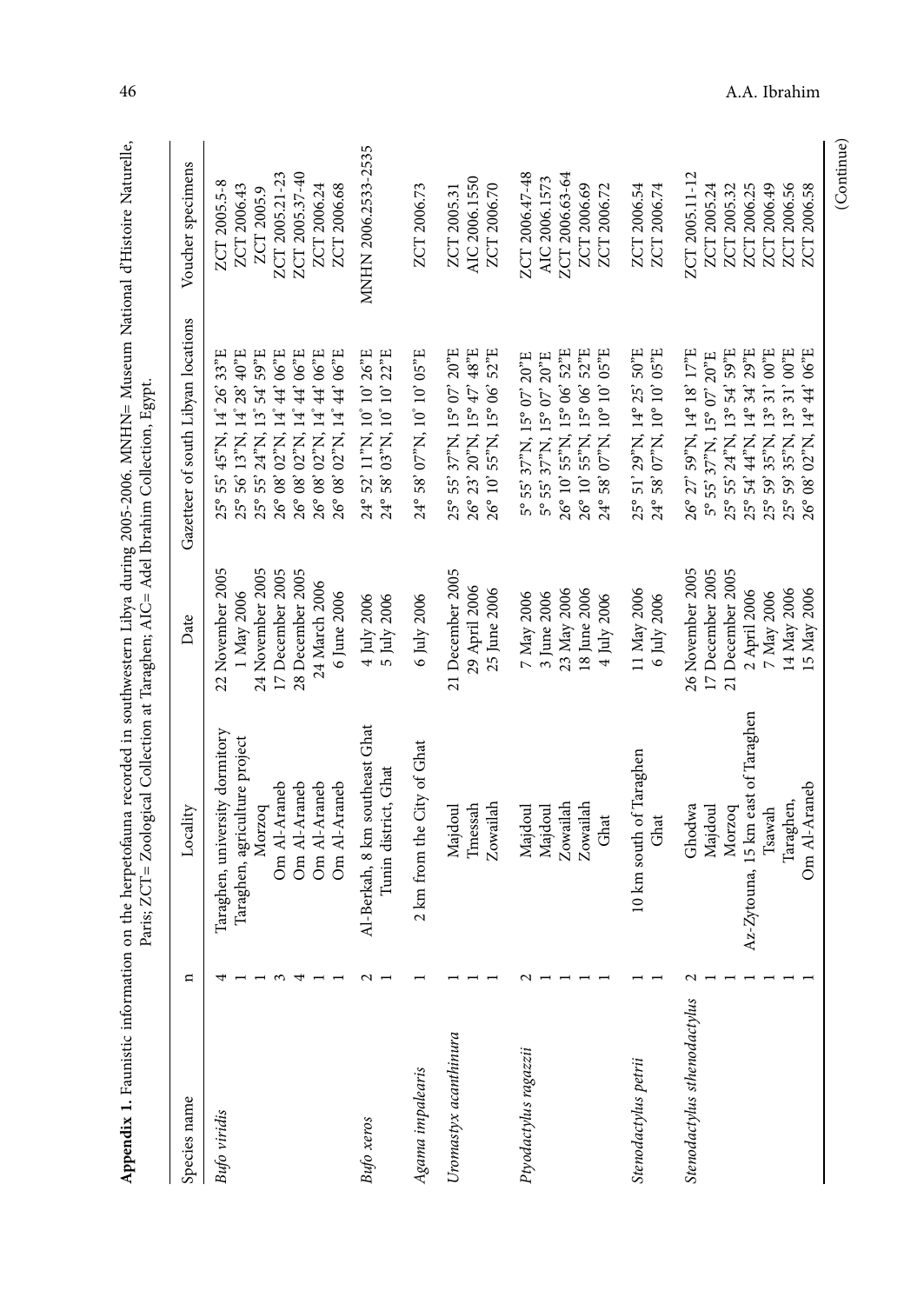| Species name                                          | $\mathbf{a}$ | Locality                                                                                                                | Date                                                                                                                                                                           | Gazetteer of south Libyan locations                                                                                                                                                                                                                                                                                                                                   | Voucher specimens                                                                                                                                                 |
|-------------------------------------------------------|--------------|-------------------------------------------------------------------------------------------------------------------------|--------------------------------------------------------------------------------------------------------------------------------------------------------------------------------|-----------------------------------------------------------------------------------------------------------------------------------------------------------------------------------------------------------------------------------------------------------------------------------------------------------------------------------------------------------------------|-------------------------------------------------------------------------------------------------------------------------------------------------------------------|
| Tarentola mauritanica                                 |              | Om Al-Araneb<br>Om Al-Araneb<br>Sabha City                                                                              | 14 October 2005<br>10 June 2006<br>6 May 2006                                                                                                                                  | $26^{\circ}$ 08' 02"N, 14° 44' 06"E<br>27° 01' 59"N, 14° 26' 00"E<br>26° 08' 02"N, 14° 44' 06"E                                                                                                                                                                                                                                                                       | AIC 2006.1574<br>ZCT 2006.45<br>ZCT 2005.01                                                                                                                       |
| Tropiocolotes tripolitanus                            |              | Haj Hjeel<br>Ghodwa<br>Ghodwa<br>Isawah<br>Isawah<br>Tsawah<br>Majdou                                                   | 29 November 2005<br>29 November 2005<br>29 November 2005<br>28 October 2005<br>10 April 2006<br>28 May 2006<br>8 May 2006                                                      | 26° 27' 59"N, 14° 18' 17"E<br>59' 46"N, 13° 30' 03"E<br>59' 46"N, 13° 30' 03"E<br>$25^{\circ}$ 55' $47^{\circ}$ N, 14° 02' 40"E<br>26° 27' 59"N, 14° 18' 17"E<br>25° 59' 46"N, 13° 30' 03"E<br>5° 55' 37"N, 15° 07' 20"E<br>$25^{\circ}$<br>$25^{\circ}$                                                                                                              | AIC 2006.1568-71<br>ZCT 2006.28-32<br>ZCT 2005.15<br>ZCT 2005.14<br>ZCT 2006.65<br>ZCT 2005.16<br>ZCT 2005.02                                                     |
|                                                       |              | Om Al-Araneb<br>Az-Zytouna<br>Az-Zytouna<br>Al-Bedair<br>Taraghen<br>Taraghen<br>Zowailah<br>Majdoul<br>Morzoq<br>Jizaw | 17 December 2005<br>30 November 2005<br>17 December 2005<br>14 January 2006<br>13 January 2006<br>8 January 2006<br>27 June 2006<br>14 May 2006<br>15 May 2006<br>8 April 2006 | 25° 55' 24"N, 13° 54' 59"E<br>26° 10' 55"N, 15° 06' 52"E<br>53' 12"N, 14° 09' 15"E<br>54' 44"N, 14° 34' 29"E<br>54' 44"N, 14' 34' 29"E<br>$26^{\circ}$ 08' 02"N, 14° 44' 06"E<br>26° 07' 50"N, 14° 53' 12"E<br>59' 35"N, 13° 31' 00"E<br>$25^{\circ}$ 59' 35"N, 13° 31' 00"E<br>5° 55' 37"N, 15° 07' 20"E<br>$25^\circ$<br>$25^\circ$<br>$25^{\circ}$<br>$25^{\circ}$ | ZCT 2005.26-28<br>ZCT 2006.01-05<br>ZCT 2006.09-13<br>ZCT 2006.26-27<br>ZCT 2006.15-21<br>ZCT 2005.25<br>ZCT 2005.16<br>ZCT 2006.59<br>ZCT 2006.57<br>ZCT 2006.71 |
| Acanthodactylus boskianus                             |              | Mosequeen<br>Mosequeen<br>Mosequeen<br>Taraghen<br>Morzoq                                                               | 3 November 2005<br>29 April 2006<br>10 April 2005<br>29 May 2006<br>18 May 2006                                                                                                | 25° 59' 35"N, 13° 31' 00"E<br>55' 24"N, 13° 54' 59"E<br>26° 23' 20"N, 15° 47' 48"E<br>26° 23' 20"N, 15° 47' 48"E<br>$26^{\circ} 23' 20''$ N, $15^{\circ} 47' 48''$ E<br>$25^{\circ}$                                                                                                                                                                                  | AIC 2006.1572<br>ZCT 2006.66<br>ZCT 2005.04<br>ZCT 2006.33<br>ZCT 2006.41                                                                                         |
| Acanthodactylus scutellatus<br>Mesalina rubropunctata |              | Ghodwah<br>Zowailah<br>Morzoq                                                                                           | 28 December 2005<br>17 December 2005<br>12 May 2006                                                                                                                            | 25° 55' 24"N, 13° 54' 59"E<br>26° 27' 59"N, 14° 18' 17"E<br>26° 10' 55"N, 15° 06' 52"E                                                                                                                                                                                                                                                                                | ZCT 2006.55<br>ZCT 2005.29<br>ZCT 2005.41                                                                                                                         |
|                                                       |              |                                                                                                                         |                                                                                                                                                                                |                                                                                                                                                                                                                                                                                                                                                                       | (Continue)                                                                                                                                                        |

Appendix 1. Continued. Continued. **Appendix 1.**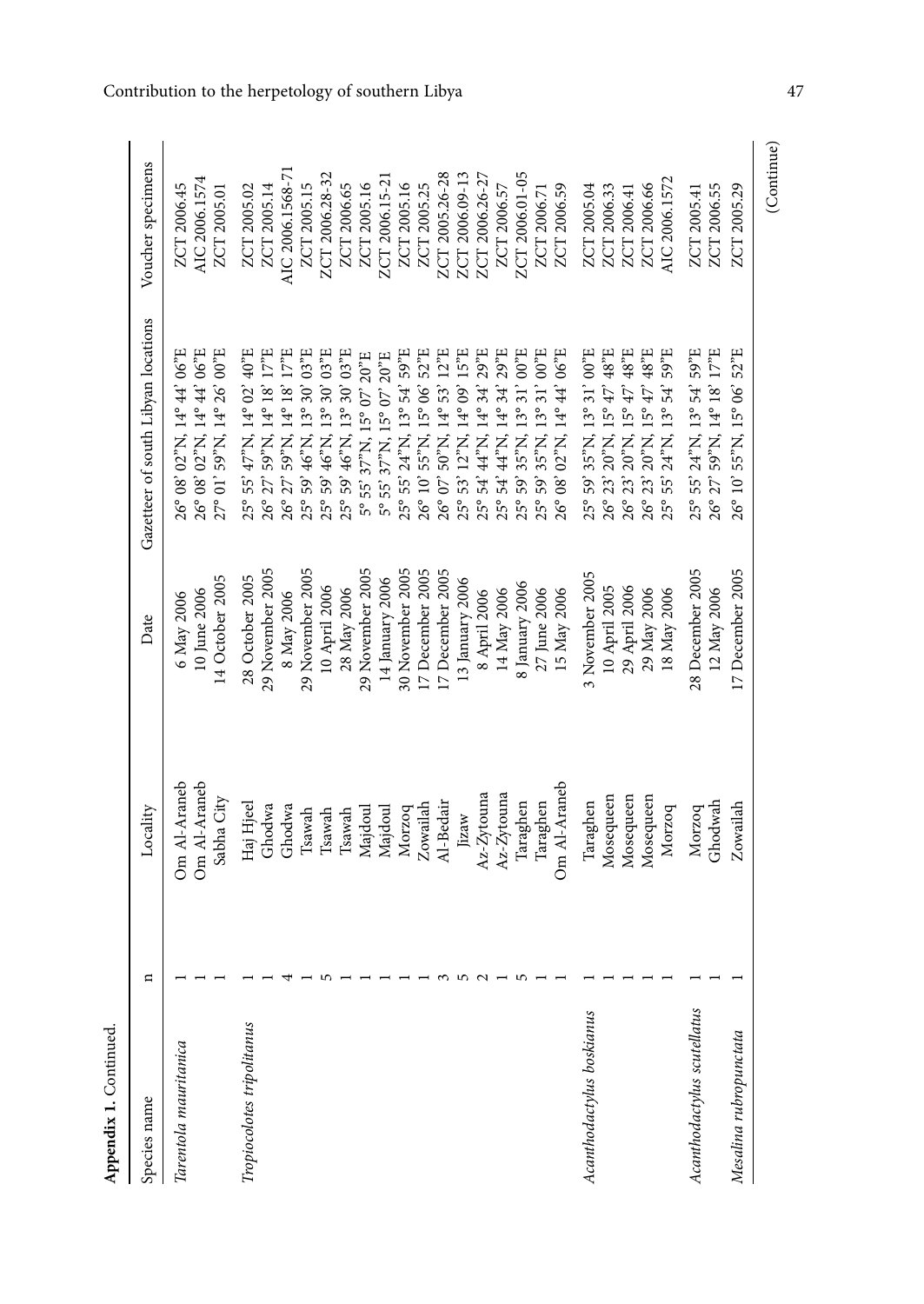| Species name                          | $\mathbf{a}$ | Locality                                                                                                                                         | Date                                                                                                                                                                                                                     | Gazetteer of south Libyan locations                                                                                                                                                                                                                                                                                                                                                                 | Voucher specimens                                                                                                                                                                      |
|---------------------------------------|--------------|--------------------------------------------------------------------------------------------------------------------------------------------------|--------------------------------------------------------------------------------------------------------------------------------------------------------------------------------------------------------------------------|-----------------------------------------------------------------------------------------------------------------------------------------------------------------------------------------------------------------------------------------------------------------------------------------------------------------------------------------------------------------------------------------------------|----------------------------------------------------------------------------------------------------------------------------------------------------------------------------------------|
| Chalcides ocellatus                   |              | Mosequeen<br>Ghodwah<br>Taraghen<br>Iaraghen<br>Al-Qlaib<br>Dougal                                                                               | 28 December 2005<br>28 December 2005<br>29 December 2005<br>20 March 2006<br>22 May 2006<br>29 May 2006                                                                                                                  | 25° 59' 35"N, 13° 31' 00"E<br>25° 59' 35"N, 13° 31' 00"E<br>$26^{\circ}$ 05' $23^{\circ}$ N, 13° 40' 01 $^{\circ}$ E<br>59"N, 14° 18' 17"E<br>$20^{9}$ N, 15° 47' 48 <sup>9</sup> E<br>$26^{\circ} 23^{\circ}$<br>$26^{\circ} 27^{\circ}$                                                                                                                                                           | ZCT 2005.43<br>ZCT 2005.45<br>ZCT 2006.62<br>ZCT 2006.23<br>ZCT 2006.67<br>ZCT 2005.42                                                                                                 |
| Scincus scincus                       |              | Ash-showaish<br>Al-Jabbar<br>Tmessah<br>Tmessah                                                                                                  | 29 April 2006<br>15 April 2006<br>15 May 2005<br>7 May 2006                                                                                                                                                              | 25° 54' 30"N, 14° 33' 38"E<br>26° 23' 20"N, 15° 47' 48"E<br>26° 23' 20"N, 15° 47' 48"E<br>25° 54' 4"N, 14° 34' 50"E                                                                                                                                                                                                                                                                                 | ZCT 2006.50-52<br>ZCT 2006.60<br>ZCT 2006.35<br>ZCT 2006.42                                                                                                                            |
| Malpolon moilensis<br>Varanus griseus |              | Az-Zytouna<br>Tsawah                                                                                                                             | 17 December 2005<br>6 May 2006                                                                                                                                                                                           | 25° 54' 44"N, 14° 34' 29"E<br>25° 59' 46"N, 13° 30' 03"E                                                                                                                                                                                                                                                                                                                                            | ZCT 2006.46<br>ZCT 2005.30                                                                                                                                                             |
| Psammophis schokari                   |              | Om Al-Araneb<br>Al-Qatroun<br>Ghodwah<br>Majdoul<br>Morzoq                                                                                       | 14 December 2005<br>11 January 2006<br>14 January 2006<br>2 January 2006<br>4 May 2006                                                                                                                                   | 25° 55' 24"N, 13° 54' 59"E<br>26° 27' 59"N, 14° 18' 17"E<br>26° 08' 02"N, 14° 44' 06"E<br>$24^{\circ}$ 56' 00"N, 14° 38' 30"E<br>5° 55' 37"N, 15° 07' 20"E                                                                                                                                                                                                                                          | AIC 2006.1543<br>ZCT 2005.20<br>ZCT 2006.22<br>ZCT 2006.44<br>ZCT 2006.07                                                                                                              |
| Spalerosophis diadema                 |              | Om Al-Araneb<br>$Az-Zy$ touna<br>Ghodwah<br>Al-Jabbar<br>Haj Hjeel<br>Zowailah<br>Zowailah<br>Taraghen<br>Tmessah<br>Majdoul<br>Morzoq<br>Tsawah | 25 December 2005<br>28 December 2005<br>25 November 2005<br>28 November 2005<br>1 December 2005<br>1 December 2005<br>12 January 2006<br>10 April 2006<br>10 April 2006<br>10 April 2006<br>23 April 2006<br>15 May 2006 | 26° 10' 55"N, 15° 06' 52"E<br>25° 54' 44"N, 14° 34' 29"E<br>25° 55' 24"N, 13° 54' 59"E<br>26° 23' 20"N, 15° 47' 48"E<br>25° 54' 30"N, 14° 33' 38"E<br>25° 55' 47"N, 14° 02' 40"E<br>26° 10' 55"N, 15° 06' 52"E<br>25° 59' 46"N, 13° 30' 03"E<br>25° 59' 35"N, 13° 31' 00"E<br>26° 27' 59"N, 14° 18' 17"E<br>$02^{\circ}$ N, 14 $^{\circ}$ 44' 06"E<br>5° 55' 37"N, 15° 07' 20"E<br>$26^{\circ} 08'$ | AIC 2006.1545<br>AIC 2005.1540<br>AIC 2006.1546<br>ZCT 2005.18<br>ZCT 2006.08<br>ZCT 2005.36<br>ZCT 2005.44<br>ZCT 2006.34<br>ZCT 2006.36<br>ZCT 2005.10<br>ZCT 2005.13<br>ZCT 2006.61 |
|                                       |              |                                                                                                                                                  |                                                                                                                                                                                                                          |                                                                                                                                                                                                                                                                                                                                                                                                     | (Continue)                                                                                                                                                                             |